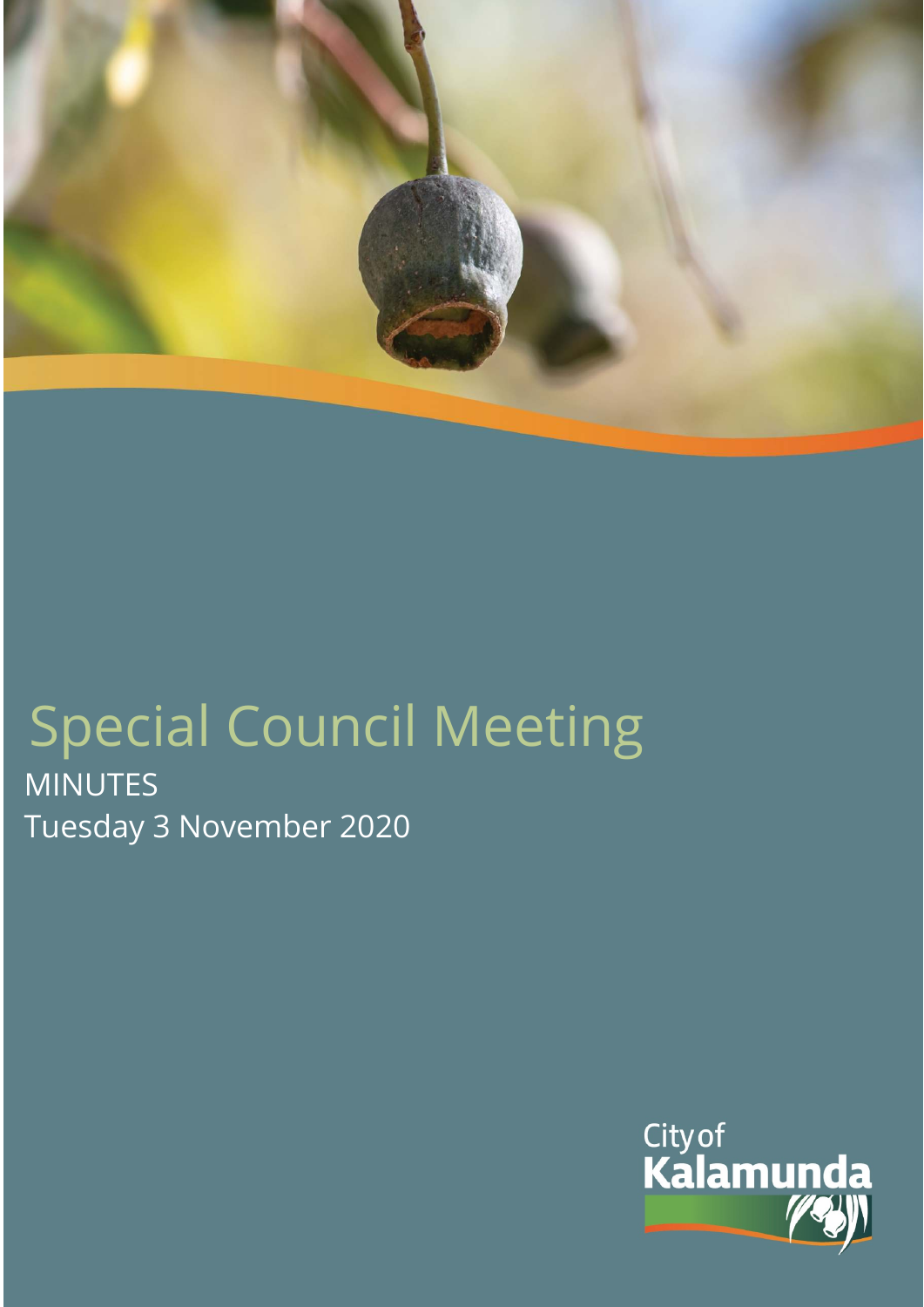# **INDEX**

| 2. Attendance, Apologies and Leave of Absence Previously Approved  3 |  |
|----------------------------------------------------------------------|--|
|                                                                      |  |
|                                                                      |  |
|                                                                      |  |
|                                                                      |  |
|                                                                      |  |
|                                                                      |  |
|                                                                      |  |
|                                                                      |  |
|                                                                      |  |
|                                                                      |  |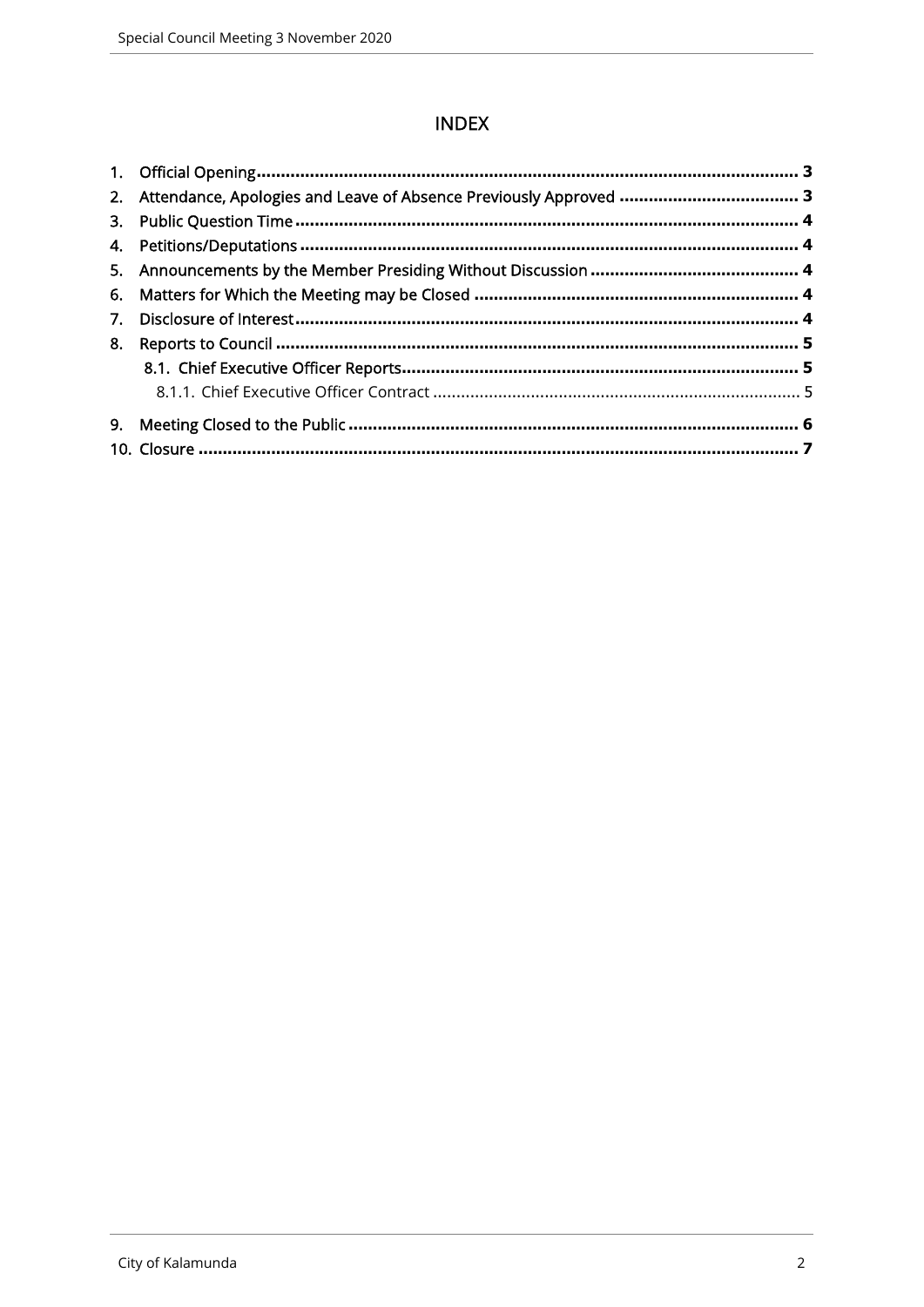# 1. Official Opening

The Presiding Member opened the meeting at 6:30pm and welcomed Councillors, Staff and Members of the Public Gallery. The Presiding Member also acknowledged the Traditional Owners of the land on which we meet the Whadjuk Noongar people.

## 2. Attendance, Apologies and Leave of Absence Previously Approved

**Councillors** South East Ward John Giardina Janelle Sewell Geoff Stallard South West Ward Lesley Boyd Mary Cannon Brooke O'Donnell North West Ward Sue Bilich Lisa Cooper Dylan O'Connor North Ward Cameron Blair Kathy Ritchie Margaret Thomas JP (Mayor) Presiding Member

## Members of Staff

Chief Executive Officer Rhonda Hardy Executive Team Brett Jackson - Director Asset Services Management Team Alison Egan - Manager People Services Administration Support Darrell Forrest - Governance Advisor Donna McPherson - Executive Assistant to the CEO

## Members of the Public 0

Members of the Press Nil.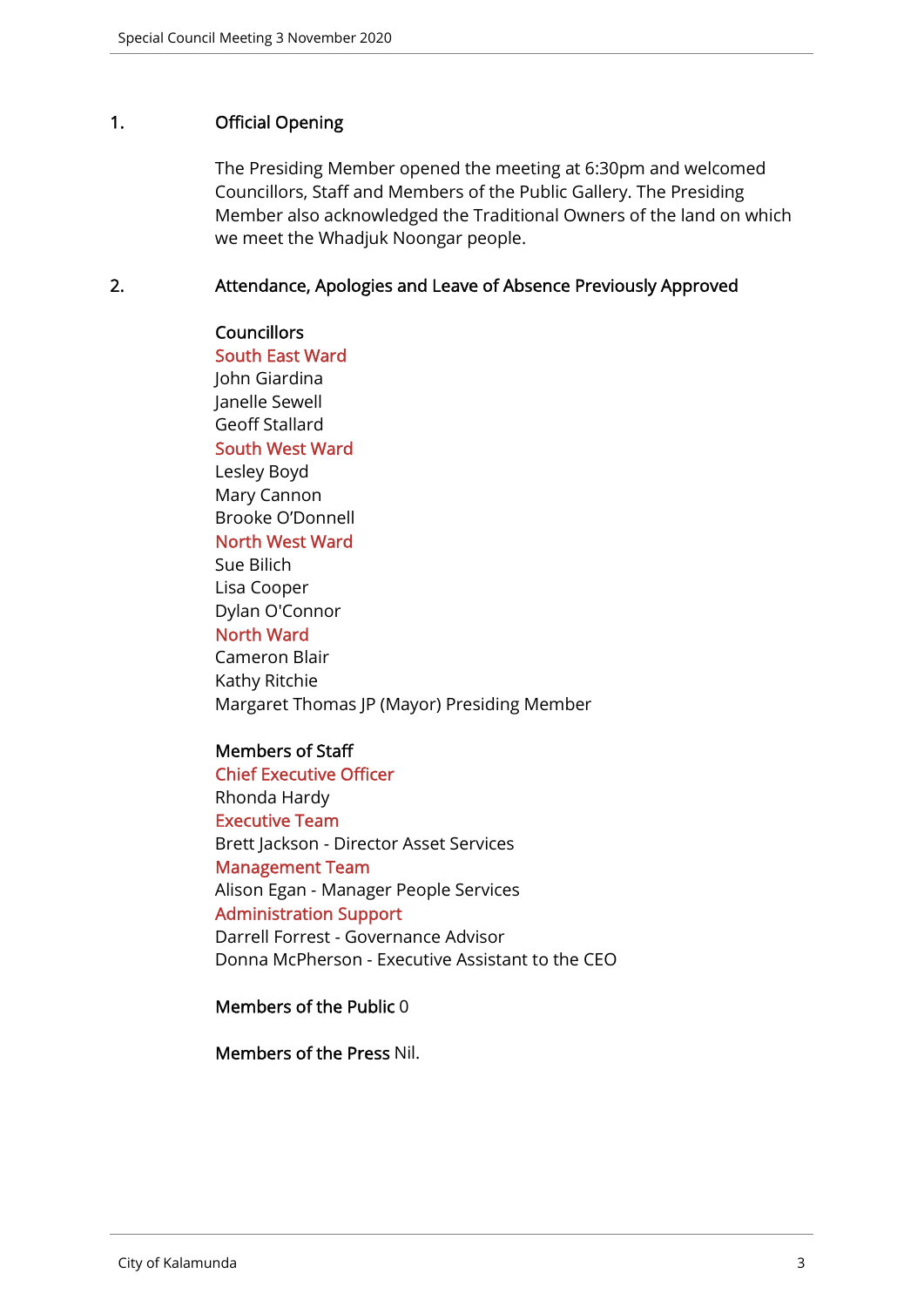# Apologies

Gary Ticehurst - Director Corporate Services Peter Varelis - Director Development Services

# Leave of Absence Previously Approved Nil.

- 3. Public Question Time
- 3.1 Nil.
- 4. Petitions/Deputations
- 4.1 Nil.
- 5. Announcements by the Member Presiding Without Discussion
- 5.1 Nil.

# 6. Matters for Which the Meeting may be Closed

- 6.1 Item 8.1.1 Chief Executive Officer Contract Reason for Confidentiality: Local Government Act 1995 (WA) Section 5.23 (2) (a) - "a matter affecting an employee or employees."
- 7. Disclosure of Interest

# 7.1. Disclosure of Financial and Proximity Interests

- a. Members must disclose the nature of their interest in matter to be discussed at the meeting. (Section 5.56 of the *Local Government* Act 1995.)
- b. Employees must disclose the nature of their interest in reports or advice when giving the report or advice to the meeting. (Section 5.70 of the Local Government Act 1995.)
- 7.1.1 Rhonda Hardy declared a Direct Financial Interest on Item 8.1.1 Chief Executive Officer Contract. Ms Hardy declared an interest as this item refers to her employment at the City.

# 7.2. Disclosure of Interest Affecting Impartiality

- a. Members and staff must disclose their interest in matters to be discussed at the meeting in respect of which the member or employee had given or will give advice.
- 7.2.1 Nil.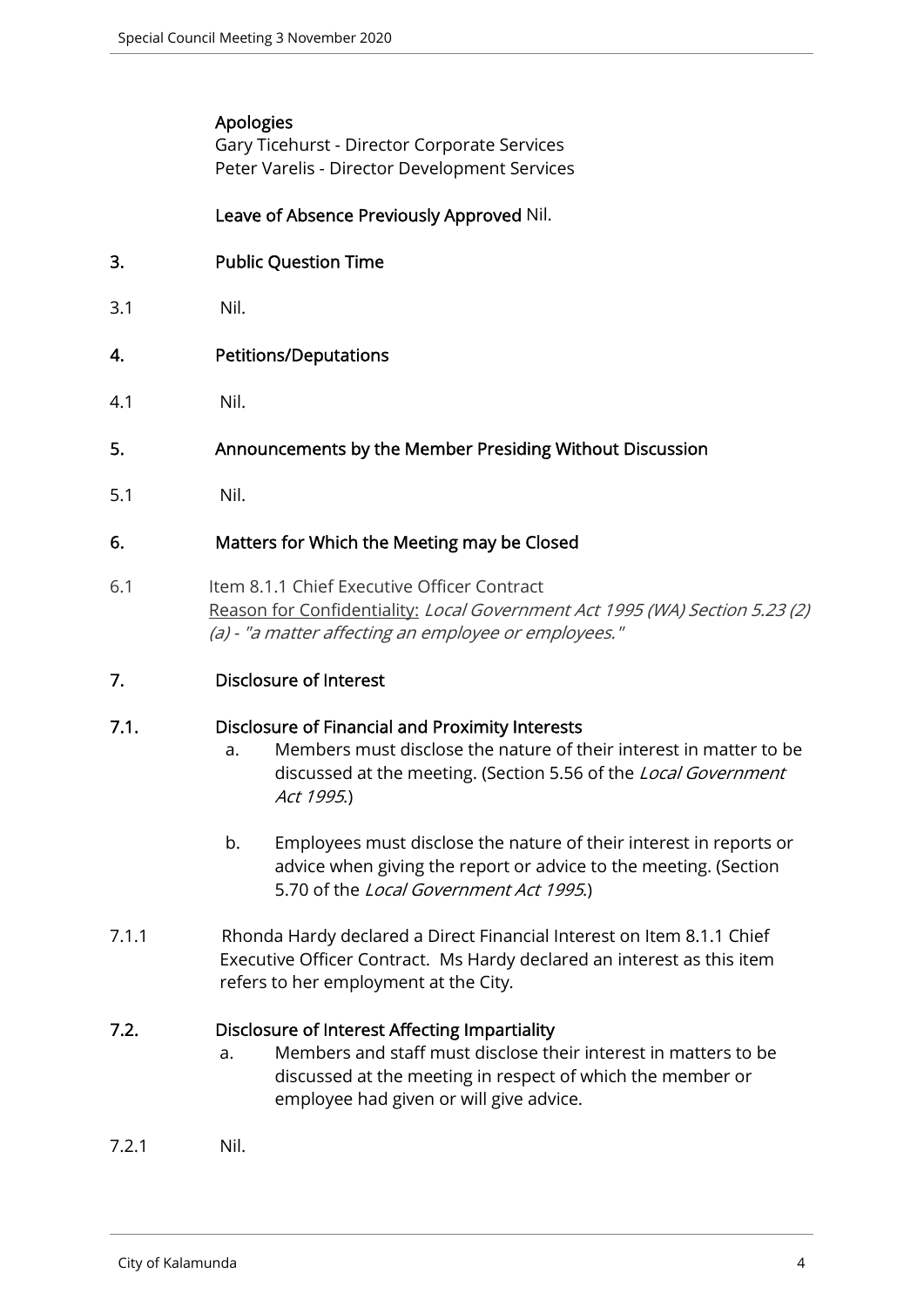# 8. Reports to Council

# 8.1. Chief Executive Officer Reports

# 8.1.1. Chief Executive Officer Contract

Reason for Confidentiality: Local Government Act 1995 (WA) Section 5.23 (2) (a) - "a matter affecting an employee or employees."

#### Declaration of financial / conflict of interests to be recorded prior to dealing with each item.

 Rhonda Hardy declared a Direct Financial Interest on Item 8.1.1 Chief Executive Officer Contract. Ms Hardy declared an interest as this item refers to her employment at the City.

| Previous Items |                             |
|----------------|-----------------------------|
| Directorate    | Office of the CEO           |
| Business Unit  | Governance & Legal Services |
| File Reference |                             |
| Applicant      |                             |
| Owner          |                             |
| Attachments    | Nil                         |

#### RESOLVED SCM 222/2020

That Council AGREE to commence negotiations with the Chief Executive Officer to renew her contract.

- Moved: Cr Sue Bilich
- Seconded: Cr John Giardina

Vote: For For Against Cr John Giardina Cr Dylan O'Connor Cr Janelle Sewell Cr Lesley Boyd Cr Geoff Stallard Cr Mary Cannon Cr Brooke O'Donnell Cr Sue Bilich Cr Lisa Cooper Cr Cameron Blair Cr Kathy Ritchie Cr Margaret Thomas

CARRIED (10/2)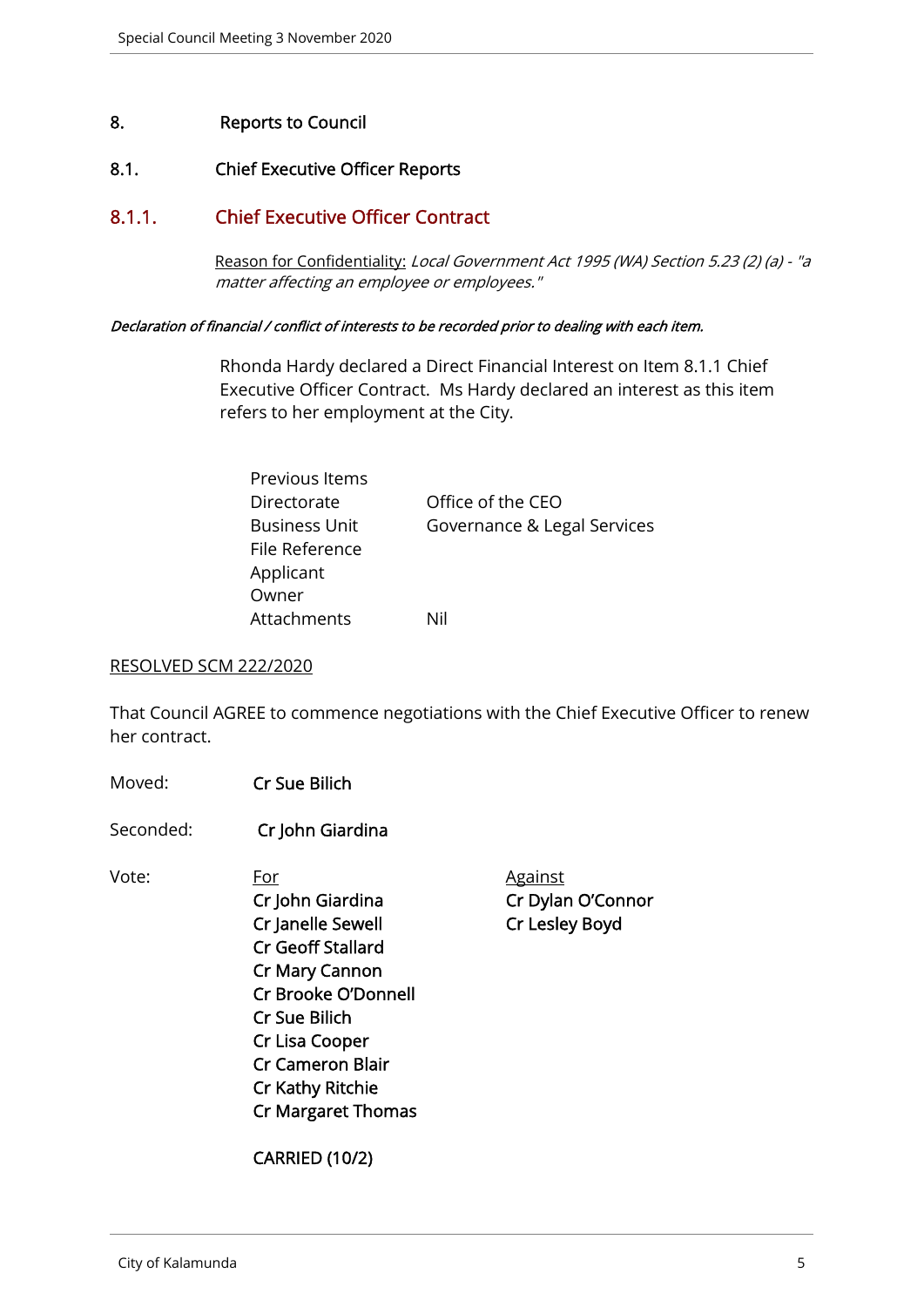## 9. Meeting Closed to the Public

## 9.1 RESOLVED SCM 219/2020

That the Meeting be Close to public after consideration of confidential items.

| Moved: | Cr John Giardina |
|--------|------------------|
|        |                  |

Seconded: Cr Cameron Blair

## Vote: CARRIED UNANIMOUSLY (12/0)

The meeting closed to the public at 6:33pm. The Chief Executive Officer left the meeting.

#### 9.2 RESOLVED SCM 220/2020

That Standing Orders be suspended.

| Moved: |  | Cr John Giardina |
|--------|--|------------------|
|--------|--|------------------|

Seconded: Cr Lesley Boyd

## Vote: CARRIED UNANIMOUSLY (12/0)

Standing Orders were suspended at 6:35pm. All remaining staff left the meeting.

The Chief Executive Officer was invited to return to the meeting at 7:12pm.

## 9.3 RESOLVED SCM 221/2020

That Standing Orders be resumed.

- Moved: Cr John Giardina
- Seconded: Cr Janelle Sewell
- Vote: CARRIED UNANIMOUSLY (12/0)

Standing Orders resumed at 7:46pm.